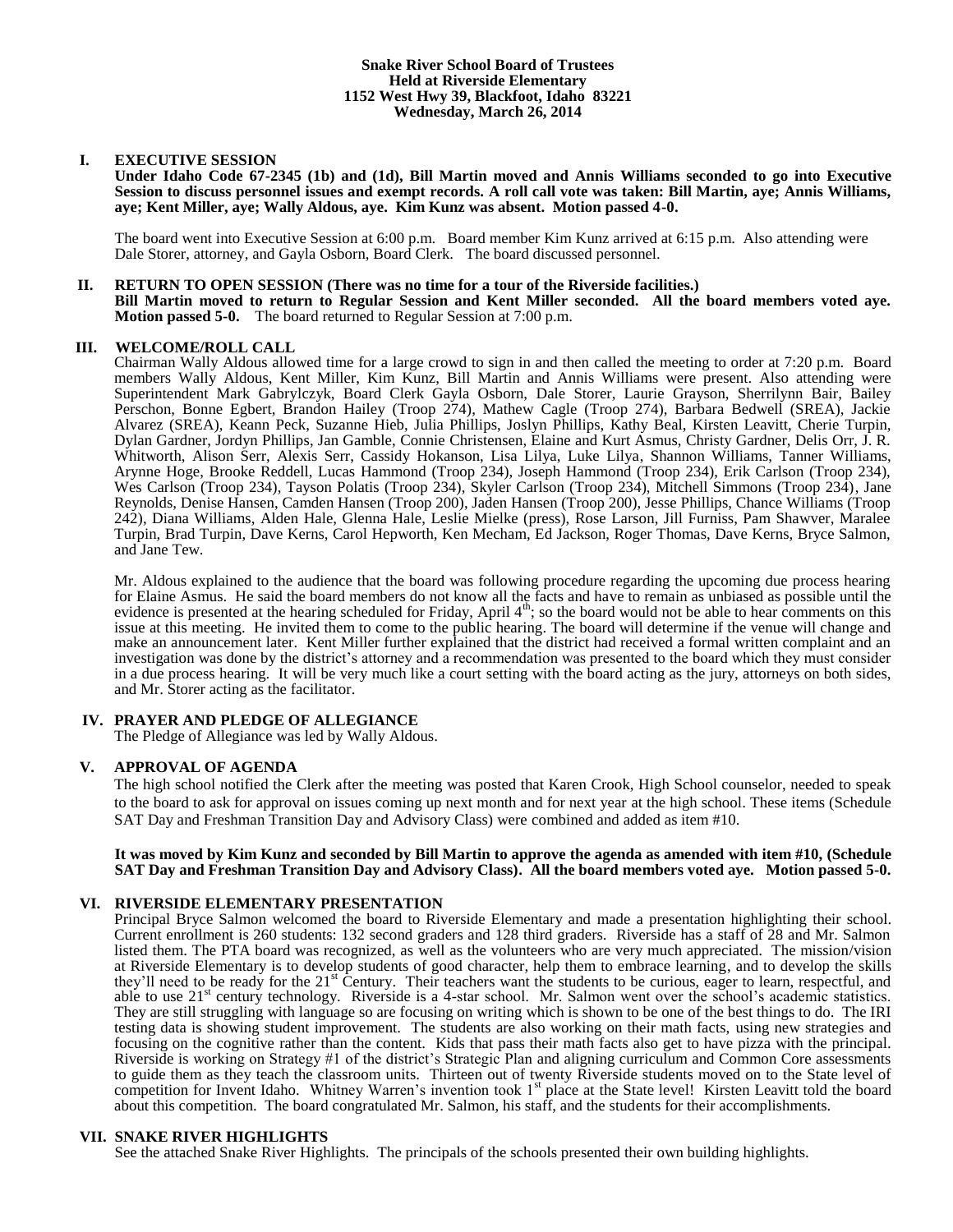## **VIII. PEER HELPERS ANTI-BULLYING PRESENTATION**

Nate Tracy, Snake River High School Peer Helpers advisor, told the board about the anti-bullying presentations that the students of the Peer Helper program have given at local schools. They have been to the Aberdeen Middle School and schools in Blackfoot and Firth as well as to the elementary schools in the district. Mr. Tracy said the students create their own curriculum and come up with their own presentations. Ivan Ortiz introduced his team: Brodie Young, Kylie Kirkpatrick, Bianca Zarate, and Samantha Wittworth. Brody said they talked about the four types of bullying: physical, mental, social and cyber-bullying. In their presentations they describe or give stories to illustrate how bullying affects people in different ways. After the presentations, some kids came up to them crying and they realized that there may be a problem in that school. Bianca talked about being personally cyber-bullied and how devastating that was to her reputation and how depressed she became. She told the students if this happens to them they need to report it immediately. Ivan said the team also came up with games for the students to play that showed how "taking others down" also brought them down. The presentations have encouraged kids to get involved. The board thanked them for their presentation and positive input to the students.

Carol Hepworth, chairman of the district's Anti-Bullying Committee, said they are going through the district's bullying policy and procedure to bring it up-to-date. The committee has been meeting for approximately two months and is comprised of Tina Baker, Brian Goff, John Warren, Nate Tracy, Amber Anderton , Drew Lusk, Chris Burke, Vicki Howell, Jeff Gardner, Ray Carter, Leah Lyman, Cindy Koffoed, and Cindy Helleman. Mr. Jake Ballentine will be doing a free assembly at the high school on Anti-Bullying on April 24<sup>th</sup> at 9:00 a.m. for the Middle School/Jr. High and 10:30 a.m. for the high school. A flyer is being made to be passed out after that assembly. She said the committee is also working on surveys that will be passed around in the schools to try to find out how much bullying is going on. They have invited Brent Burningham to come from Utah to work with them on some K-12 anti-bullying curriculum ideas he has developed. The committee is looking into obtaining grants to help them pay for anti-bullying curriculum books or other expenses.

## **IX. DANCE TEAM PRESENTATION**

Joslyn Phillips, a high school sophomore, introduced the dance team's request for approval to participate as an Idaho High School Athletic Association (IHSAA) activity at the high school. She said this would give the girls an opportunity to share their talents and would help them develop good citizenship, sportsmanship and leadership skills. She said having a Dance Team would develop school spirit and help them feel part of a team. It would also help them be eligible for scholarships and further their chance for college success. Ms. Phillips said the Dance Team would adhere to all policies and regulations set by the IHSAA, the district and the coaching regulations handbook. The Dance Team gave the board a handout which included their audition packet, parent letter, a detailed Dance Team Constitution with sign off sheets, an application with a student and parent signoff sheet, the concussion guidelines and consent signoffs, and the health exam and sign off sheets. There was also a list of dance team expenses. They said they would be working with the booster clubs through the Snake River Activities Foundation to raise the necessary funds. Christy Gardner has volunteered to be the coach and she has taken the necessary steps to be qualified by IHSAA and will be taking a CPR class. Bill Martin asked how many girls would this involve and whether there would be try outs and cuts like the other team sports. Mrs. Gardner said the tryouts would be held in May so they could start practicing and be ready for the new school year. The practices would be in the morning so the students would be free to participate in other activities. She said the number on the dance team would depend on how many are interested; she would like to have 20, but would be happy with 9! Kent Miller asked if boys would be allowed to dance so the school would be in compliance with Title 9. Mrs. Gardner said they would be allowed but would have to go through the same tryout procedures and be able to do the splits! Wally Aldous asked if the \$150 cost would be per individual. Mrs. Gardner said the \$150 would just be their practice outfits; the actual cost would be closer to \$850 per girl and they would provide fund-raising opportunities for them to earn this. She said they didn't want the cost to be a factor for students not to try out so a payment schedule could be worked out or shared through fund raising. Annis Williams asked about the period of time this would cover and where some of the competitions would be. Mrs. Gardner said the Dance Team would perform all year and there were competitions in Blackfoot, Shelley, Jerome and the state competition in Boise. Mrs. Williams asked if they had to do a certain number of competitions to go to state, and Mrs. Gardner said the Dance Team could not do more than four competitions, not including district and state competitions. She said they also want the Dance Team to perform for their peers at assemblies and basketball games, etc. Joslyn said the more they perform at these activities, the more practice they'll get for competitions. Bill Martin asked if they would be looking for a stipend for a coach, and transportation to and from competitions. Mrs. Gardner said she would be willing to volunteer her time and she understood that they would have to take a bus to state, but the other competitions were local and they wouldn't need a bus. Mr. Martin asked if the district could legally sanction an activity without busing. Kim Kunz said that for liability reasons the district should transport them by bus. Wally Aldous said there are dance teams sponsored by local businesses and asked if they had conducted any kind of survey to see if students were interested. Ms. Phillips said there are four dance teams like this and that shows how much interest there is in the community. She said her leadership class sent out 160 surveys asking for signatures of those in support of the Dance Team and only received 19 non-supportive back. Those who are supportive aren't all necessarily going to tryout. Mrs. Gardner's husband, Jeff Gardner, pointed out that participating in this Dance Team would also make the students eligible to letter in a high school activity. Kent Miller said having the Dance Team perform at the games would also draw more people to the games and increase school spirit. Jan Gamble (patron) thanked Principal Ed Jackson for his support of this effort because they have wanted to have a dance team at the high school for years. Cheree Turpin (patron) said she had three daughters who have participated in dance teams and she thinks it is a great opportunity. The board thanked them for their presentation.

**A motion was made by Bill Martin and seconded by Annis Williams to approve having a Snake River Dance Team participate as an IHSAA school sponsored activity starting with the 2014-2015 school year and authorize the funding of a negotiated stipend. All the board members voted aye. Motion passed 5-0.**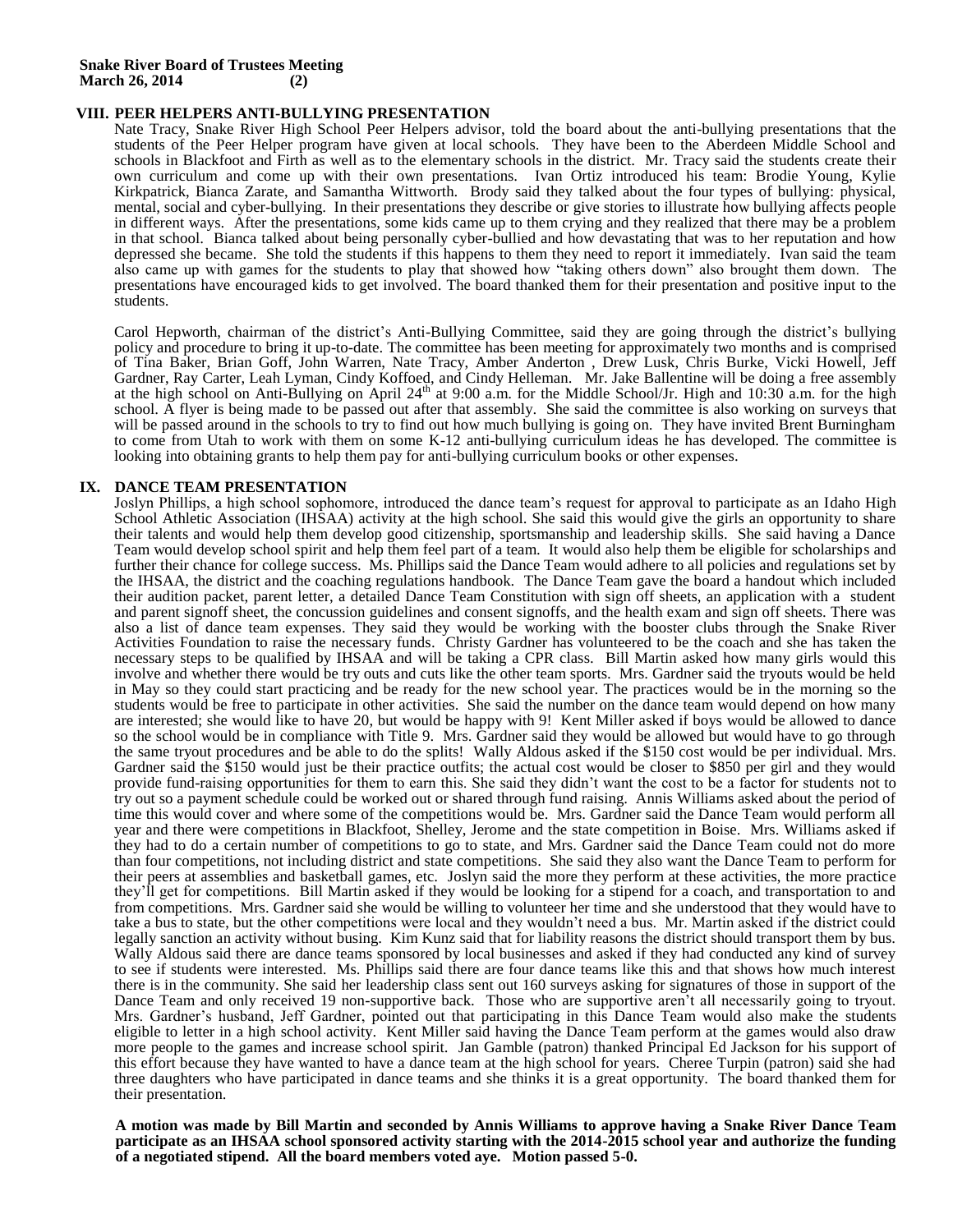## **X. SCHEDULE SAT DAY AND FRESHMAN TRANSITION DAY AND ADVISORY CLASS (cont.)**

• Mrs. Crook told the board that April 16, 2014 is the day the State has scheduled for SAT testing for the juniors. For the past two years the board has approved a day off for the rest of the high school students to allow the juniors to have the high school to themselves for a better testing environment. Because of the two emergency days the district took this year, the instructional hours the district has left are almost gone. The clerk checked with the State Department of Education to see if this could be worked out. She was advised that in order to be able to do this next month, the board would need to declare April  $16<sup>th</sup>$  as a vacation day on the 2013-2014 school calendar for grades 9, 10 and 12, and it would be necessary for the high school seniors to make up one instructional hour before the end of the school year because they are on a shortened calendar. Mr. Jackson explained that they plan to do this by adding 5 minutes to the start of the school day for 12 days. Chairman Aldous asked how that would affect the teachers and Mrs. Crook said this just came up this morning so she hadn't had time to talk to them but she didn't think it would be a problem for them. Laurie Grayson, a teacher at the high school, said she would be fine with five more minutes in her class. Annis Williams asked how this worked with the buses and Mrs. Crook said the buses get to the island in plenty of time. Bill Martin asked if this is something that had to be done every year. This can be discussed next year when the school calendar comes up for approval in February. Carol Hepworth (patron) said she thought the State dropped the ball when it made this testing a requirement and is even paying for it, but didn't give the districts a built in day for the juniors to take it. Arryne Hoge, the district's Response to Intervention Coordinator, said she supports the decision to have the juniors take the test in this optimum environment because it has been proven students take it more seriously and do better. Mrs. Crook said the goal has been to help raise the test scores and they have been working with these students since they were sophomores to help prepare them and this set apart day puts that emphasis on how important the tests are. The test starts at 8:00 a.m. through about 2:00 p.m. The teachers are used as test proctors and hall monitors, etc.

#### **Kim Kunz moved and Bill Martin seconded to amend this year's school calendar and declare April 16, 2014 as a vacation day for grades 9, 10 and 12 so that grade 11 (juniors) will have the building to hold their SAT test, with the understanding that the high school will make up one instructional hour before the end of this school year. All the board members voted aye. Motion passed 5-0.**

 The high school is proposing to have a "Freshman Only Transition" day on the first day of school (August 18). Because of this, the sophomores, juniors and seniors would not start school until August  $19<sup>th</sup>$ . Mrs. Crook said this would give the freshmen an opportunity to do a short school day routine to become acclimatized to their schedules, find their classrooms, meet their teachers, etc. They would be served lunch and learn the routines of the cafeteria and lunch cards. They would also find out about the library services available. An assembly would be held to talk to them about the school rules and regulations, academic expectations, and let them know that high school is a really important transition point in their life. Mr. Jackson said some upper classmen would be asked to help that day. The Freshmen Only Day would necessitate changing next year's calendar to show August 18 as a vacation day for grades 9, 10 and 12. These grades would lose 7 instructional hours on their calendar, but there are extra days built into the instructional calendar to cover snow days, etc. Mr. Jackson said the benefits of this day would outweigh this lost time. Kent Miller asked why this couldn't be done as a freshmen orientation day. Mrs. Crook said they have tried to do this in the past but it didn't work because the turnout was so low. They found that the students who skipped the orientation were the ones that really need to be there. Bill clarified that the district would run grades K-9 that day. Wally Aldous asked how the teachers felt about it and Mr. Jackson said they were all for helping these freshmen. Mr. Aldous asked some freshmen attending the meeting how they felt and they said it would be fine. Mr. Miller asked if they could see how it worked this year and Mr. Jackson joked that would be fine with him (he is retiring next year!!).

#### **A motion was made by Bill Martin and seconded by Kim Kunz to approve having a Freshman Transition Day on August 18, 2014, and delaying the start of school for the Sophomores, Juniors and Seniors until Tuesday, August 19, 2014 and to approve changing the 2014-2015 calendar to reflect this. All the board members voted aye. Motion passed 5-0.**

 Karen Crook, high school counselor, said the high school is proposing that a mandatory 30-minute Advisory Class be added to the high school schedule and graduation requirements so that each student would be assigned a teacher advocate throughout their years at the high school. That teacher would develop a relationship with their students and keep track of their grades, prepare and promote them for standardized testing, and advise seniors on their projects, college applications and financial aid. The advisory class would be set up so that each teacher would have 15-18 students. Students would earn 1/3 credit per trimester or one credit each year towards graduation (Example: a freshman would earn 4 credits by the time they graduate). Teachers would help their students study for the state's new SBAC exit exam ("Smarter Balanced Assessment Consortium") or the ACT on Mondays and Tuesdays; on Wednesday they would check the student's grades and make sure all assignments were turned in. Thursday, if their work was done and grades up, the student could take a longer lunch; if not, they would have to go to class and work. The longer lunch would be motivation. If students skip this class, they will be given double detention time after five missed classes. Wally Aldous asked if she had talked to the teachers about this and Karen said they had received positive reactions from the teachers. He said the teachers have been asked to do so much and he wanted to be sure they were onboard with this. Ed said they would try to minimize any impact on the teachers. Mr. Aldous asked if the state would have any problem with this credit and Karen said other schools are doing this (example: Blackfoot) so she assumed there were no problems. Kim Kunz said Firth had also been doing it two years. Kent Miller asked how this would affect other class schedules. Mrs. Crook said it would be take five minutes off of the other class periods. Mr. Miller asked how success would be measured. Karen said one way is to see if the "F" list shrinks at the end of the trimester and the goal would be to improve ACT and SBAC scores. Annis Williams asked what the students think of this and Mr. Jackson said he has talked to them and they have offered suggestions and seem very positive about this. He said they have indicated that what they like are the extended lunches and so they are a motivated. Mr. Jackson said the incoming freshman will particularly benefit having a teacher advocate and upper classman to help them through the high school experience. Bill Martin asked if the other districts have had success with this class and Mr. Jackson said he thought so but also hoped to learn from their mistakes. He said changes may have to be made as it evolves, but it is important to do this.

**It was moved by Annis Williams and seconded by Kim Kunz to approve making it mandatory for graduation that a student take a 30-minute daily Advisory Class at the high school to earn 1/3 credit each trimester (1 credit each year) starting in school year 2014-2015. All the board members voted aye. Motion passed 5-0.**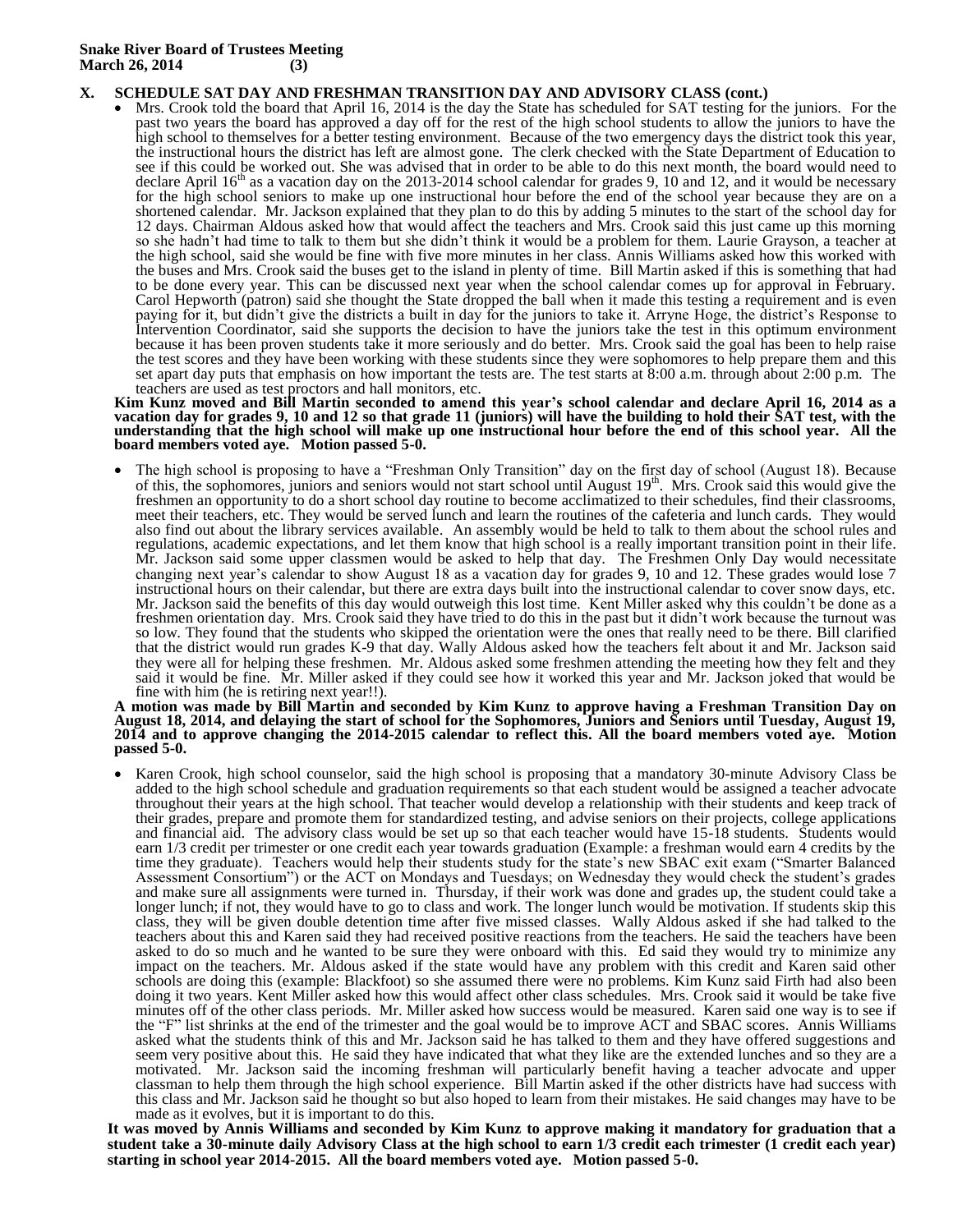## **Snake River Board of Trustees Meeting March 26, 2014 (4)**

# **XI. CONSENT AGENDA**

Minutes of February 18, 2014, Special Meeting for training held March 14, 2014 [*Note: the minutes of the Special Executive Session held 2/28/14 were approved at the March 14th meeting]* Resignations: Shawnii Lyman, Moreland Kindergarten Teacher; and, Brooklyn Ellis, bus driver Leave of Absence: Chelsea Sorensen has requested a one-year (2014-2015) leave of absence for maternity. New Hire: Paul Groesbeck, Maintenance Director Budget Report & Claims Payable for February 2014

#### **A motion to approve the Consent Agenda as presented was made by Kent Miller and seconded by Bill Martin. All the board members voted aye. Motion passed 5-0.**

# **XII. ANNUAL DEEP CLEANING BID**

On Monday, March 24, 2014, a bid opening was held at 2:00 p.m. for the Annual Deep Cleaning of all district buildings. Sealed bids were received from: Varsity Facility Services for \$74,500; Superior Cleaning & Restoration for \$99,950; Servpro of Greater Boulder (Colorado) for \$458,532; Medalist Cleaning for \$83,000; and Clearview Cleaning Service, Inc. for \$75,000. Alden Hale, Maintenance Supervisor, said he reviewed all the bids and based on past performances of some of the companies he recommended that the board accept Clearview Cleaning Service Inc.'s bid of \$75,000. He said he checked on their references to be sure they know what they are doing and visited with them to be sure they understood the specifications and what the district needed. Kent Miller asked what the deep cleaning entails and Mr. Hale said they will clean the walls (up to ten feet high) and all the floors (carpet cleaning, waxed floors, etc. [except the gym floors]) in every building. Mr. Hale said the low bid of \$74,500 was declined because the district had a problem with Varsity Facility Services work previously. Medalist Cleaning did it last year but there was a problem with the floor work. Chairman Aldous asked about the condition of the district's buildings and Mr. Hale said they are in pretty good shape, though there are always issues to be improved. He said he does have a concern about the heating unit in the Jr. High Auditorium which is old and should be upgraded with heating/air conditioner unit. He said there are also a few sidewalks that should be updated. The deep cleaning work is to be done between June 2 and August 30. They have been given scheduled for when to do each building. The high school has to be done in July because it is being used through June. Bill Martin asked why the district doesn't use its own custodians to do this. Mr. Hale said the custodians don't want to work in the summer and it is very hard to find a supervisor for this short period. The chairman said this is a costly process.

**Bill Martin moved and Kent Miller seconded to approve the bid from Clearview Cleaning Service, Inc. for \$75,000 to do the district's annual deep cleaning. All the board members voted aye. Motion passed 5-0.** 

## **XIII. POLICY READINGS**

**Superintendent Gabrylczyk presented Policy 7580, "Certificated Personnel – Recruitment and Selection of Personnel" for first reading.** This adds language as required for Release of Information on Past Job Performance when hiring new teachers. Applicants must sign a permission form (7580F) and the information is to be used by the hiring district only for the purpose of evaluating the applicant's qualifications. In addition, when a district employee responds to another district's request for a past employee's job performance, they will do so in good faith and shall be immune from civil liability for the disclosure. Language in the policy 7580 that is no longer viable is also being removed.

#### **It was moved by Bill Martin and seconded by Kim Kunz to approve the first reading of the revision Policy 7580, Certificated Personnel – Recruitment and Selection of Personnel." All the board members voted aye. Motion passed 5-0.**

## **XIV. WORK SESSIONS**

The board discussed having more work sessions so that the Regular monthly meeting will not have to last so long. The clerk said they would have to be scheduled ahead and a specific board motion made so that the work sessions could be properly posted. Kent Miller said this would allow them to take care of some administrative details and be more prepared for this to move faster at the regular board meeting. Annis Williams said if the meetings were shorter, more people would come and participate. Bill Martin said not all the board members would be able to be at all the extra meetings. Kim Kunz said Fridays are hard for him to get to. Carol Hepworth (a former board member) said this had been discussed before and the board still has to make a specific motion to hold a meeting and can't just do a general motion. She said this subject was always tabled. Chairman Aldous said the board just wants to cover the necessity of doing this.

## **Bill Martin moved that the board have work sessions as needed and Annis Williams seconded. All the board members voted aye. Motion passed 5-0.**

## **XV. FOLLOW UP ITEMS**

- The superintendent reported on a trip that he, Mr. Aldous, Ed Jackson, Ray Carter, Roger Thomas, and Sherrilynn Bair made to visit Eric Twaddell's highly successful Stephens High School in Chicago. Mr. Twaddell has been facilitating the district's Professional Learning Community training this year. He will be doing training at the Jr. High from 8:00 a.m. to 3:00 p.m. (Thursday, March 27<sup>th</sup>) and from 8:00 a.m. to noon on Friday at the District Office. The board was invited.
- The board discussed changing the venue for the upcoming Board Hearing set for Friday, April 4, 2014 at 5:00 p.m. from the district office to either the High School Auditorium or the Jr. High auditorium, based on building availability. Mr. Jackson said they would make it happen.

**It was moved by Bill Martin and seconded by Kim Kunz that the Board Hearing scheduled for April 4, 2014 at 5:00 p.m. be held at the high school auditorium subject to the availability of the scheduling of the building. All the board members voted aye. Motion passed 5-0.**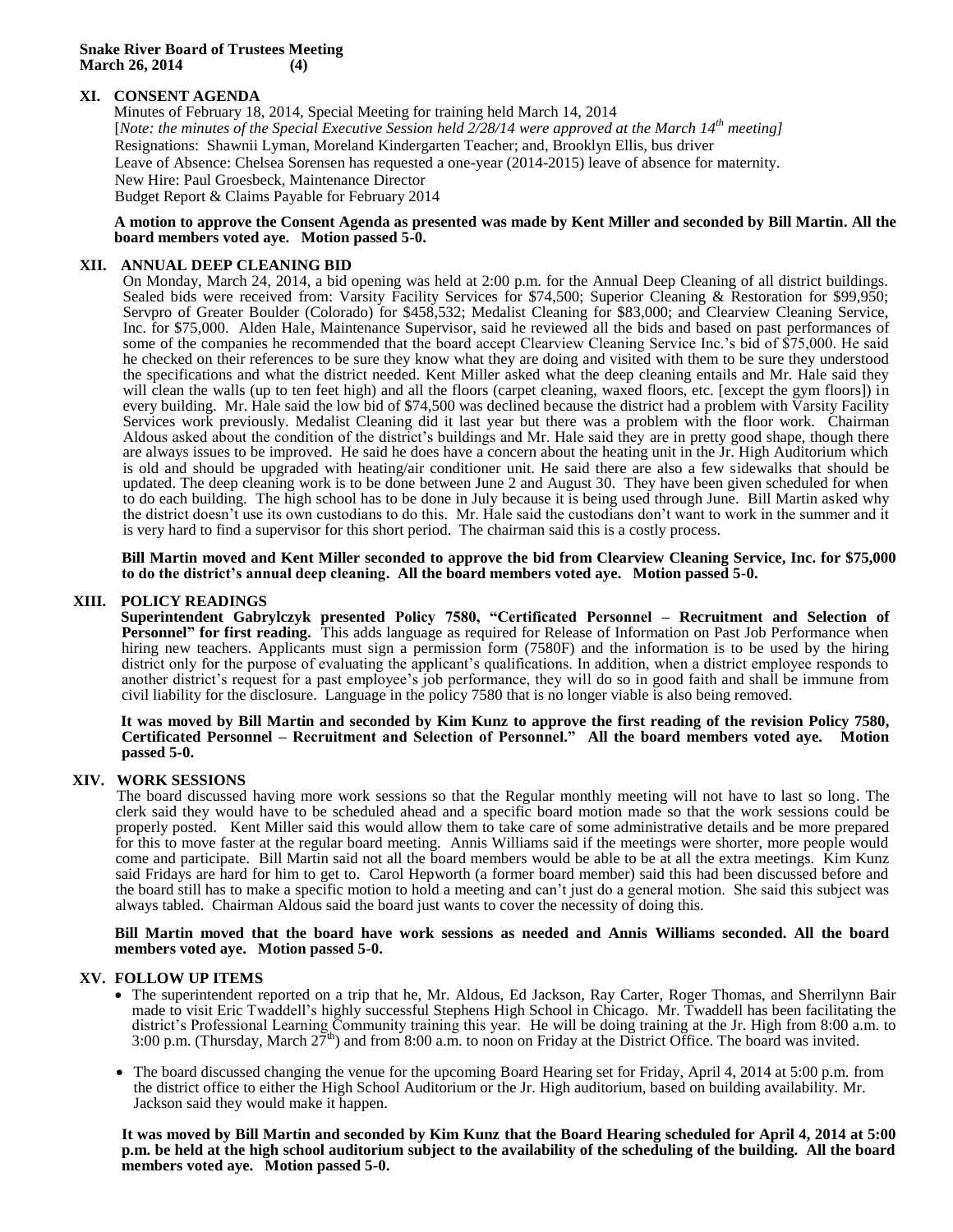# **XVI. PATRON FORUM**

Bonnie Egbert asked to address the board about the process of the upcoming hearing, not about the subject of the hearing. She said she had researched the Idaho Code for school boards and it said that the criteria for going forward with this kind of hearing is for any material violations or any wrongful doings against the rules and regulations of the board of trustees or of the state board of education or for any conduct which would cause revocation of a teaching certificate. She said this sounds like this type of hearing should be for something real serious like child molestation or abuse that they could lose their teaching certificate for. She said it was her understanding that less serious things were handled through mediation or putting a person on probation. Mrs. Egbert said she wondered how this situation just jumped instantly to this hearing without all the due process. If an employee can be brought to a hearing without having probation without having due process, then every employee in this district is in fear of having to constantly look over their shoulders as they do their job.

## **XVII. RESPONSE TO INTERVENTION PROGRAM REPORT**

Arynne Hoge gave an annual report on the Response to Intervention (RTI) Program. She said the district now refers to it as the Student Success Program. This federal program for building a support system for students has been around for a long time, although it may seem like a new process. It is required of the district and is a federal law. It is being built into the district's infrastructure and is a part of the elementary and secondary schools. The teachers and administrators have been going to training and they were accepted for a grant. Part of that grant is to bring capacity builders into the district to help the program succeed. The district uses a program called Mile Stone which tracks the interventions and the teachers/administrators are using the very specific data it produces as a basis to make decisions about what each student needs most to be successful. Snake River is one of the few districts that have invested money in having a full-time RTI coordinator. This has made a huge difference in helping the program move forward.

Ken Mecham, state RTI capacity builder, said he is fortunate to work with the Middle School and Jr. High Schools. He complimented the district on the progress that is being made. He said the district leadership for bringing Eric Twaddell in and teaching the teachers, administrators, and other staff about the necessities of making certain that every student learns. He said that things will change dramatically in the next couple of years with the advent of the testing and assessment procedures. He said it will become crucial for the districts to create a relationship of understanding with parents and patrons so that all children can become successful learners. The Jr. High school is doing some fantastic things and they even have other school districts coming to visit them as a prototype. Mr. Mecham said the schools (Moreland for example) are having tremendous RTI discussions. He said it is great that the high school has instituted an Advisory Class to advocate for students. This allows the students to be aware of their grades and to feel they have "earned" a long lunch for keeping their grades up. He said he likes this district; there are good teachers and administrators here. South Fremont district has already started to implement some of the things they learned from Snake River. Mr. Mecham said this is a process of growth, not an "event." We take risks, we listen to each other. It is exciting and the district has the potential to take this a long way. He said he is impressed with the district and appreciated the opportunity to work here.

## **XVIII. CURRICULUM ALIGNMENT COMMITTEE REPORT**

Sherrilynn Bair talked about the math curriculum. The Middle School is piloting the Star Enterprise System and Accelerated Math. Carol Adams said this is the first time all the K-12 math teachers have worked together and that is the best thing because it is hard to pilot new programs and align with Common Core Curriculum. Suzanne Hieb from the Middle School said she now feels comfortable that she can call on any of the district's math teachers and get help. Carol Adams  $(6<sup>th</sup>)$  and Romie Van Orden  $(5<sup>th</sup>$  grade) have been working with the Accelerated Math Program for about a month. The Star Enterprise System is being implemented for data assessment. Suzanne Hieb said she is working long hours to try to wrap her head around the new curriculum shift and technology but she is very optimistic, although it is not an easy process. The program is K-12 and the math team is embracing the challenge. She said technology is fabulous and has enabled her to teach her class while sitting next to a student who needed her extra help. Carol said she has contact with her classroom even when she has a sub because of the technology. Sherrilynn Bair invited the board to come visit their class.

## **XIX. TECHNOLOGY ADVISORY COMMITTEE REPORT**

Steve Schellenberg thanked the board for their support in upgrading the district's technology and enhancing the teachers' opportunities through technology. He said the technology department has replaced the teachers' computers on a rotation basis as the machines die. They received new, state-of-the-art computers and will be able to keep up with the new classroom requirements. The district has added the extra 15 mgs of band width. They are using the extra band width to be sure the capability to do the required district testing. This will be paid for at the reduced e-rates. The SBAC testing has an audio component so they have to provide ear buds. The Technology Committee talked about the topic of "bring your own device." The concern was about encouraging the incoming freshmen to bring their own device or provide one for those who can't. Or extend the one-to-one initiative to the incoming freshmen. The committee hasn't come to a point of recommendation yet.

## **XX. SNAKE RIVER SCHOOL/COMMUNITY LIBRARY REPORT**

Wally Aldous wasn't able to attend the Library Board meeting.

**XXI. SNAKE RIVER EDUCATION FOUNDATION REPORT**  No report was given.

# **XXII. SNAKE RIVER ACTIVITY FOUNDATION REPORT**

Mr. Miller said there hasn't been another meeting. He did report that the Foundation has big plans for calendars and programs for the fall sports and they have significant increase in money funneling through the Foundation for the programs.